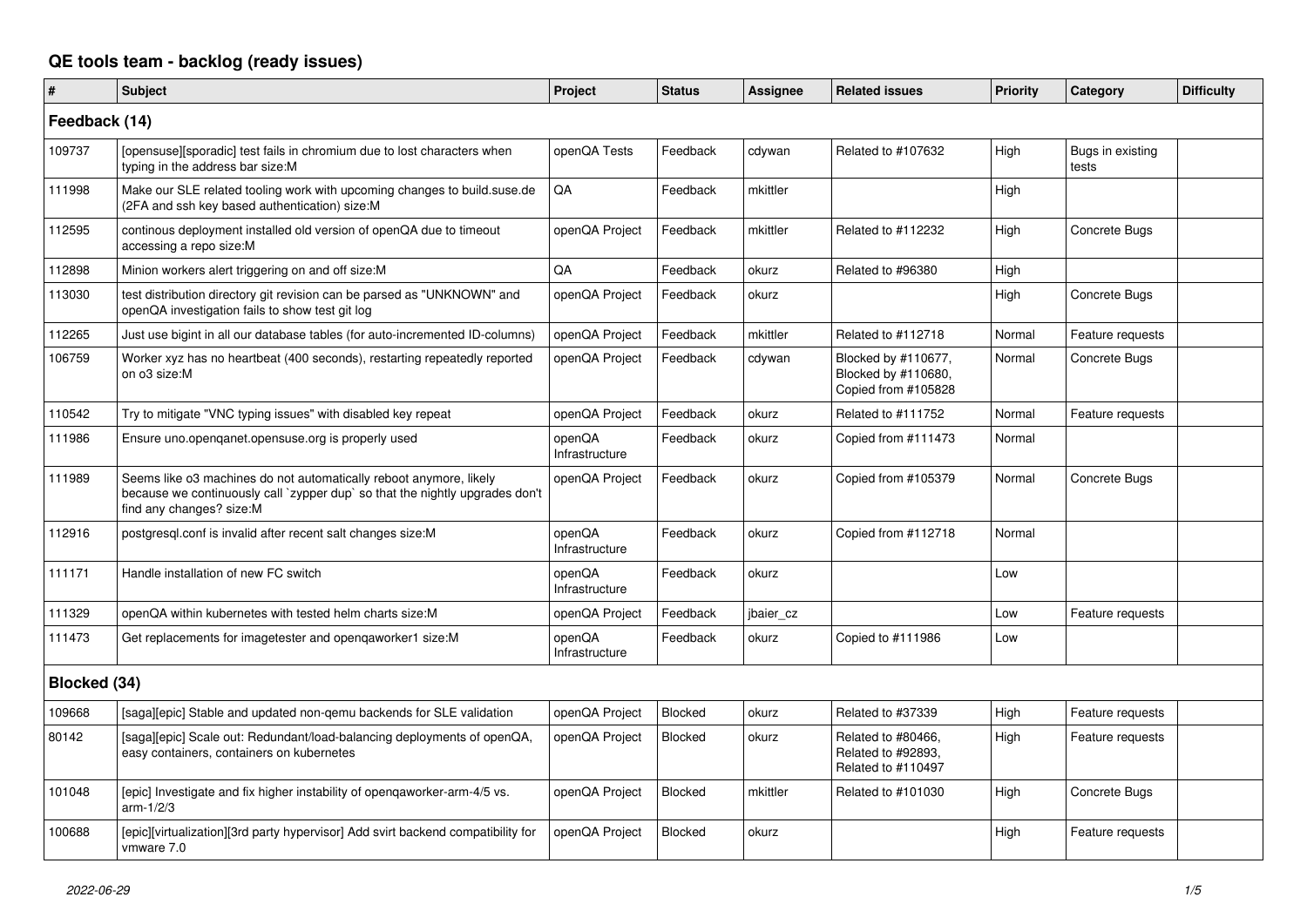| $\vert$ # | Subject                                                                                                                                                                                                                   | Project                  | <b>Status</b>  | <b>Assignee</b> | <b>Related issues</b>                                                                                                                                    | Priority | Category         | <b>Difficulty</b> |
|-----------|---------------------------------------------------------------------------------------------------------------------------------------------------------------------------------------------------------------------------|--------------------------|----------------|-----------------|----------------------------------------------------------------------------------------------------------------------------------------------------------|----------|------------------|-------------------|
| 110545    | Investigate and fix higher instability of openqaworker-arm-4/5 vs. arm-1/2/3<br>further things to try size:M                                                                                                              | openQA<br>Infrastructure | Blocked        | okurz           | Copied to #111578                                                                                                                                        | High     |                  |                   |
| 110920    | Emails from o3 are rejected by mx2.suse.de for certain sender/recipients<br>size:S                                                                                                                                        | openQA<br>Infrastructure | Blocked        | okurz           | Copied from #110629,<br>Copied to #112673                                                                                                                | High     |                  |                   |
| 91646     | [saga][epic] SUSE Maintenance QA workflows with fully automated testing<br>approval and release                                                                                                                           | QA                       | Blocked        | okurz           | Copied to #99303                                                                                                                                         | Normal   |                  |                   |
| 109656    | [epic] Stable non-gemu backends                                                                                                                                                                                           | openQA Project           | Blocked        | okurz           | Related to #99345                                                                                                                                        | Normal   | Feature requests |                   |
| 80150     | [epic] Scale out openQA: Easier openQA setup                                                                                                                                                                              | openQA Project           | Blocked        | okurz           |                                                                                                                                                          | Normal   | Feature requests |                   |
| 91914     | [epic] Make reviewing openQA results per squad easier                                                                                                                                                                     | openQA Project           | Blocked        | okurz           | Related to #52655,<br>Related to #93710, Copied<br>from #91467, Copied to<br>#99306                                                                      | Normal   | Feature requests |                   |
| 92854     | [epic] limit overload of openQA webUI by heavy requests                                                                                                                                                                   | openQA Project           | Blocked        | okurz           | Copied from #92770                                                                                                                                       | Normal   | Feature requests |                   |
| 96263     | [epic] Exclude certain Minion tasks from "Too many Minion job failures alert"<br>alert                                                                                                                                    | openQA Project           | Blocked        | okurz           | Related to #96197.<br>Related to #98499,<br>Related to #70768                                                                                            | Normal   | Feature requests |                   |
| 94105     | [epic] Use feedback from openqa-investigate to automatically inform on<br>github pull requests, open tickets, weed out automatically failed tests                                                                         | QA                       | Blocked        | okurz           | Related to #91773,<br>Related to #107014                                                                                                                 | Normal   |                  |                   |
| 97862     | More openQA worker hardware for OSD size:M                                                                                                                                                                                | openQA<br>Infrastructure | Blocked        | okurz           | Copied from #97043,<br>Copied to #104970                                                                                                                 | Normal   |                  |                   |
| 98472     | [epic] Scale out: Disaster recovery deployments of existing openQA<br>infrastructures                                                                                                                                     | openQA Project           | Blocked        | okurz           |                                                                                                                                                          | Normal   | Feature requests |                   |
| 99831     | [epic] Better handle minion tasks failing with "Job terminated unexpectedly"                                                                                                                                              | openQA Project           | Blocked        | mkittler        |                                                                                                                                                          | Normal   | Feature requests |                   |
| 103962    | [saga][epic] Easy multi-machine handling: MM-tests as first-class citizens                                                                                                                                                | openQA Project           | Blocked        | mkittler        | Copied to #112862                                                                                                                                        | Normal   | Feature requests |                   |
| 103971    | [epic] Easy *re*-triggering and cloning of multi-machine tests                                                                                                                                                            | openQA Project           | <b>Blocked</b> | mkittler        | Related to #66071                                                                                                                                        | Normal   | Feature requests |                   |
| 106922    | [epic][sporadic] openqa_from_git fails in dashboard due to<br>ensure_unlocked_desktop not expecting password entry screen in case of<br>locked desktop auto_review:"match=desktop-runner,screenlock timed<br>out.*":retry | openQA Project           | Blocked        | okurz           | Related to #103122,<br>Related to #92092,<br>Related to #44441,<br>Related to #46589,<br>Related to #64078, Copied<br>from #106919, Copied to<br>#108527 | Normal   | Feature requests |                   |
| 108530    | os-autoinst plugins: x11_start_program from os-autoinst-distri-openQA<br>dynamically loaded from another git repo size:M                                                                                                  | openQA Project           | <b>Blocked</b> | cdywan          | Related to #81899                                                                                                                                        | Normal   | Feature requests |                   |
| 108527    | [epic] os-autoinst plugins (or wheels or leaves or scrolls) for scalable code<br>reuse of helper functions and segmented test distributions                                                                               | openQA Project           | Blocked        | okurz           | Copied from #106922                                                                                                                                      | Normal   | Feature requests |                   |
| 109846    | [epic] Ensure all our database tables accomodate enough data, e.g. bigint for openQA Project<br>id's                                                                                                                      |                          | Blocked        | okurz           | Copied from #109836                                                                                                                                      | Normal   | Feature requests |                   |
| 110884    | [epic] Properly maintained open source mtui+oscgam                                                                                                                                                                        | QA                       | Blocked        | okurz           |                                                                                                                                                          | Normal   |                  |                   |
| 111347    | [saga][epic] Properly maintained Maintenance QA tooling                                                                                                                                                                   | $\sf QA$                 | Blocked        | okurz           | Copied from #99303                                                                                                                                       | Normal   |                  |                   |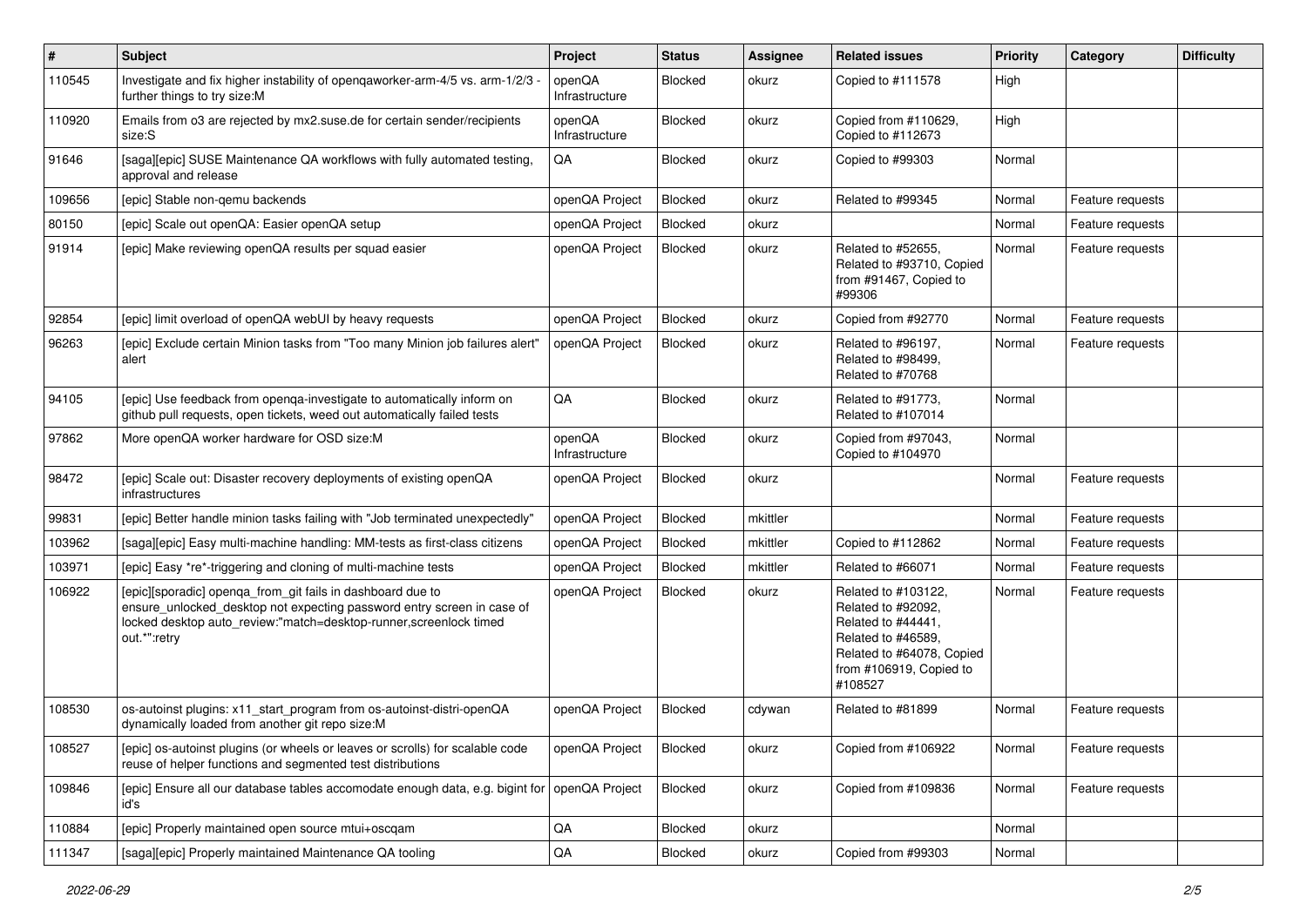| $\sharp$        | Subject                                                                                                                                                                                                                     | Project                  | <b>Status</b> | <b>Assignee</b> | <b>Related issues</b>                                                                                                                                                             | Priority | Category         | <b>Difficulty</b> |
|-----------------|-----------------------------------------------------------------------------------------------------------------------------------------------------------------------------------------------------------------------------|--------------------------|---------------|-----------------|-----------------------------------------------------------------------------------------------------------------------------------------------------------------------------------|----------|------------------|-------------------|
| 111860          | [epic] Upgrade all our infrastructure, e.g. o3+osd workers+webui and<br>production workloads, to openSUSE Leap 15.4                                                                                                         | openQA Project           | Blocked       | okurz           | Copied from #99183                                                                                                                                                                | Normal   | Organisational   |                   |
| 112367          | [tools] python-paramiko on Leap/SLE throws exception with ed25519 key<br>size:M                                                                                                                                             | QA                       | Blocked       | jbaier_cz       |                                                                                                                                                                                   | Normal   |                  |                   |
| 99660           | [epic] Use more perl signatures in our perl projects                                                                                                                                                                        | openQA Project           | Blocked       | okurz           |                                                                                                                                                                                   | Low      | Feature requests |                   |
| 109740          | [epic] Stable os-autoinst unit tests with good coverage                                                                                                                                                                     | openQA Project           | Blocked       | okurz           | Related to #109620                                                                                                                                                                | Low      | Feature requests |                   |
| 81060           | [epic] openQA web UI in kubernetes                                                                                                                                                                                          | openQA Project           | Blocked       | okurz           | Related to #76978                                                                                                                                                                 | Low      | Feature requests |                   |
| 98952           | [epic] t/full-stack.t sporadically fails "clickElement: element not interactable'<br>and other errors                                                                                                                       | openQA Project           | Blocked       | mkittler        | Related to #101734                                                                                                                                                                | Low      | Concrete Bugs    |                   |
| 99579           | [epic][retro] Follow-up to "Published QCOW images appear to be<br>uncompressed"                                                                                                                                             | openQA Project           | Blocked       | okurz           | Related to #96557, Copied<br>from #99246                                                                                                                                          | Low      | Organisational   |                   |
| 109659          | [epic] More remote workers                                                                                                                                                                                                  | openQA Project           | Blocked       | okurz           |                                                                                                                                                                                   | Low      | Feature requests |                   |
| 111446          | openQA-in-openQA tests fail due to corrupted downloaded rpm<br>auto review:"Test died: command '.*zypper -n in<br>os-autoinst-distri-opensuse-deps' failed at<br>openqa//tests/install/test_distribution.pm line 1.*":retry | QA                       | Blocked       | okurz           | Blocked by #112232                                                                                                                                                                | Low      |                  |                   |
| 111578          | Recover opengaworker-arm-4/5 after "bricking" in #110545                                                                                                                                                                    | openQA<br>Infrastructure | Blocked       | nicksinger      | Copied from #110545                                                                                                                                                               | Low      |                  |                   |
| In Progress (2) |                                                                                                                                                                                                                             |                          |               |                 |                                                                                                                                                                                   |          |                  |                   |
| 107032          | [timeboxed:20h] [spike] Create integration test of os-autoinst's VNC module<br>with VMWare's VNC-over-websockets size:S                                                                                                     | openQA Project           | In Progress   | mkittler        |                                                                                                                                                                                   | High     | Feature requests |                   |
| 111341          | Open source https://gitlab.suse.de/qa-maintenance/qam-oscplugin/ size:M                                                                                                                                                     | QA                       | In Progress   | osukup          | Copied from #111338                                                                                                                                                               | Normal   |                  |                   |
| Workable (14)   |                                                                                                                                                                                                                             |                          |               |                 |                                                                                                                                                                                   |          |                  |                   |
| 103736          | Make aarch64 machine chan-1 up and running after it is broken size:M                                                                                                                                                        | openQA<br>Infrastructure | Workable      | nicksinger      |                                                                                                                                                                                   | High     |                  |                   |
| 111992          | Deal with QEMU and OVMF default resolution being 1280x800, affecting (at<br>least) qxl size:M                                                                                                                               | openQA Project           | Workable      | tinita          |                                                                                                                                                                                   | High     | Feature requests |                   |
| 112673          | Cannot send emails from o3 size:M                                                                                                                                                                                           | openQA<br>Infrastructure | Workable      |                 | Copied from #110920                                                                                                                                                               | High     |                  |                   |
| 95783           | Provide support for multi-machine scenarios handled by openga-investigate<br>size:M                                                                                                                                         | openQA Project           | Workable      | mkittler        | Related to #103425.<br>Related to #71809,<br>Related to #69976,<br>Related to #107014,<br>Related to #110518.<br>Related to #110530,<br>Related to #110176,<br>Copied from #81859 | Normal   | Feature requests |                   |
| 105594          | Two new machines for OSD and o3, meant for bare-metal virtualization<br>size:M                                                                                                                                              | openQA<br>Infrastructure | Workable      | nicksinger      | Related to #110227                                                                                                                                                                | Normal   |                  |                   |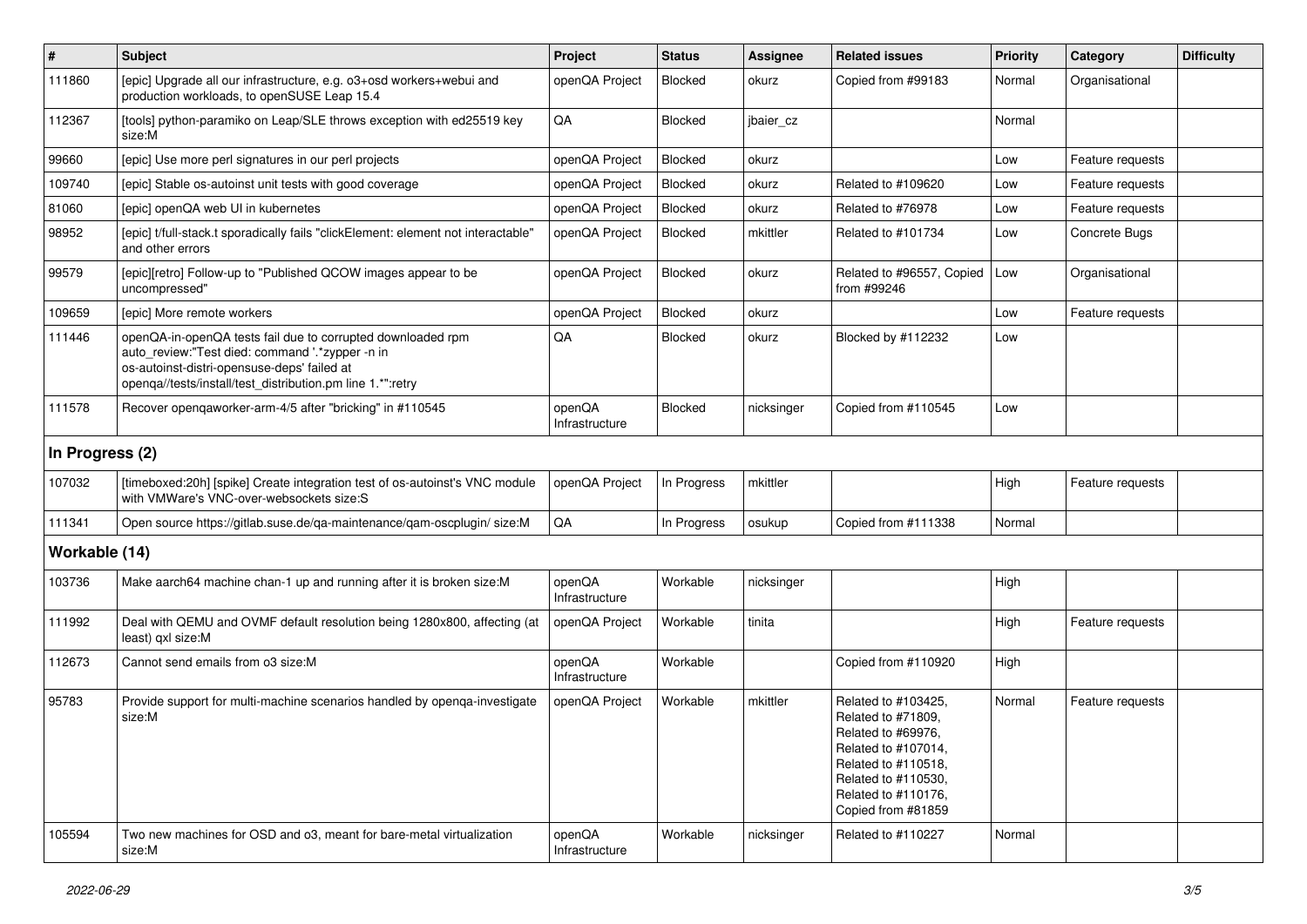| $\overline{\boldsymbol{H}}$ | <b>Subject</b>                                                                                                                                                                                    | <b>Project</b>           | <b>Status</b> | Assignee | <b>Related issues</b>                                                                                                                                                              | Priority | Category         | <b>Difficulty</b> |
|-----------------------------|---------------------------------------------------------------------------------------------------------------------------------------------------------------------------------------------------|--------------------------|---------------|----------|------------------------------------------------------------------------------------------------------------------------------------------------------------------------------------|----------|------------------|-------------------|
| 111066                      | Document suggested workflows for multiple teams reviewing openQA test<br>results size:M                                                                                                           | openQA Project           | Workable      |          |                                                                                                                                                                                    | Normal   | Feature requests |                   |
| 81899                       | [easy][beginner] Move code from isotovideo to a module size:M                                                                                                                                     | openQA Project           | Workable      | okurz    | Related to #108530                                                                                                                                                                 | Low      | Feature requests |                   |
| 99663                       | Use more perl signatures - os-autoinst size:M                                                                                                                                                     | openQA Project           | Workable      | okurz    | Related to #102146,<br>Related to #104986,<br>Related to #104520,<br>Related to #106654,<br>Related to #108323,<br>Related to #110983,<br>Related to #112319,<br>Copied to #100967 | Low      | Feature requests |                   |
| 100967                      | Use more perl signatures - openQA size:M                                                                                                                                                          | openQA Project           | Workable      | okurz    | Copied from #99663,<br>Copied to #105127                                                                                                                                           | Low      | Feature requests |                   |
| 106056                      | [virtualization][tools] Improve retry behaviour and connection error handling<br>in backend::ipmi (was: "Fail to connect opengaipmi5-sp.ga.suse.de on our<br>osd environment") size:M             | openQA Project           | Workable      |          | Related to #102650                                                                                                                                                                 | Low      | Feature requests |                   |
| 107941                      | [sporadic] openQA Fullstack test t/full-stack.t can still fail with "udevadm" log<br>message size:M                                                                                               | openQA Project           | Workable      |          |                                                                                                                                                                                    | Low      | Concrete Bugs    |                   |
| 109746                      | Improve QA related server room management, consistent naming and<br>tagging size:M                                                                                                                | openQA<br>Infrastructure | Workable      |          | Copied from #102650,<br>Copied to #110521                                                                                                                                          | Low      |                  |                   |
| 109112                      | Improve os-autoinst sshXtermVt.pm connection error handling (was: "Test<br>died: Error connecting to <root@redcurrant-4.qa.suse.de>: No route to host")<br/>size:M</root@redcurrant-4.qa.suse.de> | openQA<br>Infrastructure | Workable      |          | Related to #98832, Has<br>duplicate #109719                                                                                                                                        | Low      |                  |                   |
| 111338                      | Open source https://gitlab.suse.de/qa-maintenance/mtui size:M                                                                                                                                     | QA                       | Workable      |          | Copied to #111341                                                                                                                                                                  | Low      |                  |                   |
| <b>New (13)</b>             |                                                                                                                                                                                                   |                          |               |          |                                                                                                                                                                                    |          |                  |                   |
| 113087                      | [ga-tools][gem-bot] malformed data in smelt incident causes smelt sync fail                                                                                                                       | QA                       | <b>New</b>    |          |                                                                                                                                                                                    | High     |                  |                   |
| 96539                       | Conclude migration of gam.suse.de                                                                                                                                                                 | QA                       | <b>New</b>    |          |                                                                                                                                                                                    | Normal   |                  |                   |
| 104781                      | Getting familiar with oscqam plugin                                                                                                                                                               | QA                       | <b>New</b>    |          | Related to #109779                                                                                                                                                                 | Normal   |                  |                   |
| 107923                      | gem-bot: Ignore not-ok openQA jobs for specific incident based on openQA<br>job comment                                                                                                           | QA                       | <b>New</b>    |          | Related to #109857,<br>Related to #111078                                                                                                                                          | Normal   |                  |                   |
| 112733                      | Webui Summary dashboard is missing IO panels                                                                                                                                                      | openQA<br>Infrastructure | <b>New</b>    |          | Related to #112718                                                                                                                                                                 | Normal   |                  |                   |
| 109920                      | Identify reproducible product issues using openga-investigate                                                                                                                                     | QA                       | <b>New</b>    |          | Copied to #110176                                                                                                                                                                  | Normal   |                  |                   |
| 112226                      | [sporadic] swtpm socket not found anymore after loading from snapshot                                                                                                                             | openQA Project           | <b>New</b>    |          | Related to #112241                                                                                                                                                                 | Normal   | Concrete Bugs    |                   |
| 112232                      | [tools] Multiple recurring failures due to zypper failing to download packages<br>temporarily                                                                                                     | QA                       | New           | okurz    | Related to #112595,<br>Blocks #111446                                                                                                                                              | Normal   |                  |                   |
| 112535                      | openQA-inopenQA test fails in shutdown: no matching needle 'root-console'                                                                                                                         | openQA Project           | <b>New</b>    |          |                                                                                                                                                                                    | Normal   | Concrete Bugs    |                   |
| 113039                      | Include original os-autoinst story within docs                                                                                                                                                    | openQA Project           | <b>New</b>    |          |                                                                                                                                                                                    | Normal   | Feature requests |                   |